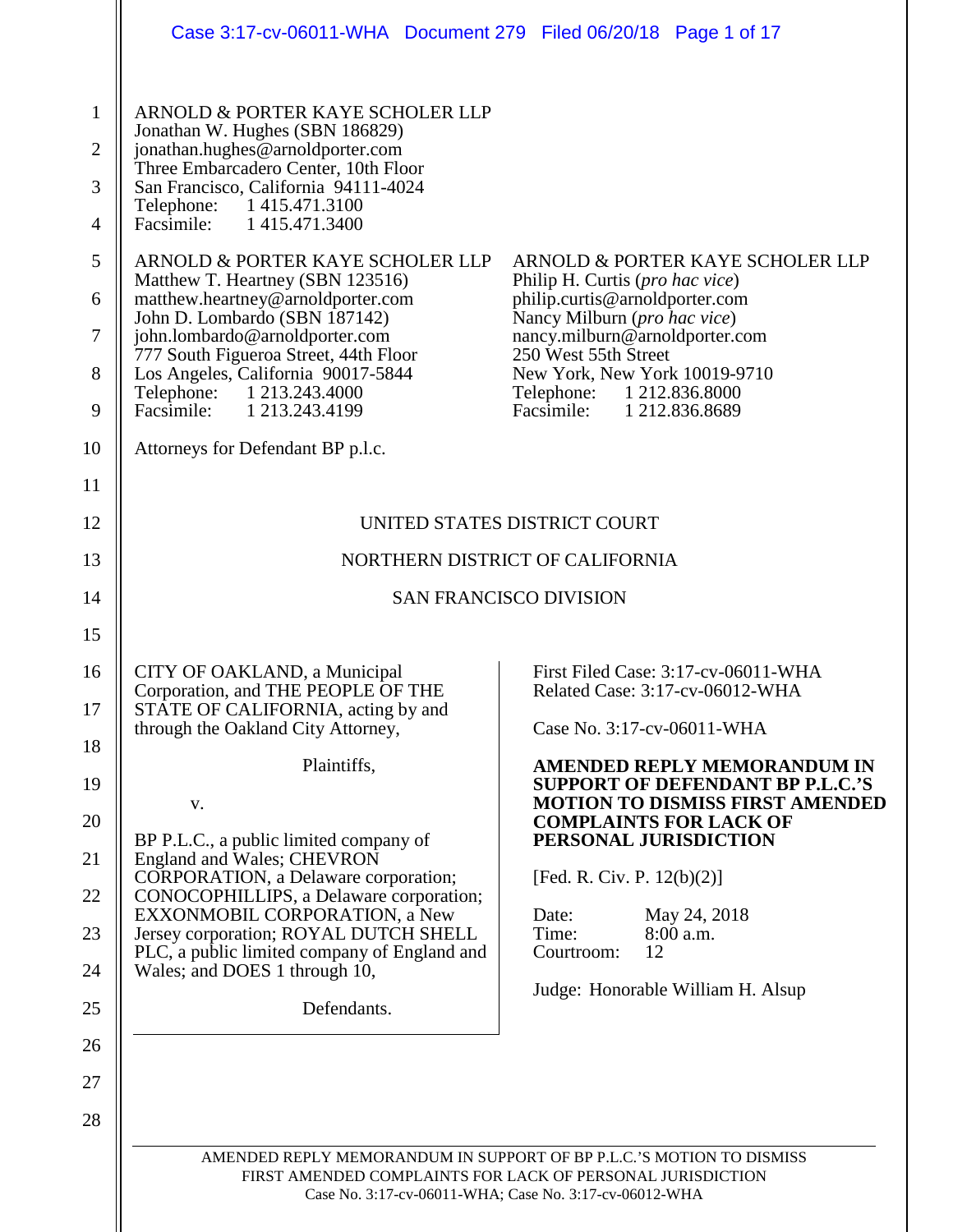|                                     | Case 3:17-cv-06011-WHA  Document 279  Filed 06/20/18  Page 2 of 17                                                                                                                |                                                                                                                                                                                              |
|-------------------------------------|-----------------------------------------------------------------------------------------------------------------------------------------------------------------------------------|----------------------------------------------------------------------------------------------------------------------------------------------------------------------------------------------|
| $\mathbf{1}$<br>$\overline{2}$<br>3 | CITY AND COUNTY OF SAN<br>FRANCISCO, a Municipal Corporation, and<br>THE PEOPLE OF THE STATE OF<br>CALIFORNIA, acting by and through the San<br>Francisco City Attorney DENNIS J. | Case No. 3:17-cv-06012-WHA                                                                                                                                                                   |
| 4                                   | HERRERA,                                                                                                                                                                          |                                                                                                                                                                                              |
| 5                                   | Plaintiffs,                                                                                                                                                                       |                                                                                                                                                                                              |
| 6<br>$\tau$                         | V.                                                                                                                                                                                |                                                                                                                                                                                              |
| 8                                   | BP P.L.C., a public limited company of<br>England and Wales; CHEVRON                                                                                                              |                                                                                                                                                                                              |
| 9                                   | CORPORATION, a Delaware corporation;<br>CONOCOPHILLIPS, a Delaware corporation;<br>EXXONMOBIL CORPORATION, a New                                                                  |                                                                                                                                                                                              |
| 10                                  | Jersey corporation; ROYAL DUTCH SHELL<br>PLC, a public limited company of England and                                                                                             |                                                                                                                                                                                              |
| 11                                  | Wales; and DOES 1 through 10,                                                                                                                                                     |                                                                                                                                                                                              |
| 12                                  | Defendants.                                                                                                                                                                       |                                                                                                                                                                                              |
| 13                                  |                                                                                                                                                                                   |                                                                                                                                                                                              |
| 14                                  |                                                                                                                                                                                   |                                                                                                                                                                                              |
| 15                                  |                                                                                                                                                                                   |                                                                                                                                                                                              |
| 16                                  |                                                                                                                                                                                   |                                                                                                                                                                                              |
| 17                                  |                                                                                                                                                                                   |                                                                                                                                                                                              |
| 18                                  |                                                                                                                                                                                   |                                                                                                                                                                                              |
| 19                                  |                                                                                                                                                                                   |                                                                                                                                                                                              |
| 20                                  |                                                                                                                                                                                   |                                                                                                                                                                                              |
| 21                                  |                                                                                                                                                                                   |                                                                                                                                                                                              |
| 22                                  |                                                                                                                                                                                   |                                                                                                                                                                                              |
| 23                                  |                                                                                                                                                                                   |                                                                                                                                                                                              |
| 24<br>25                            |                                                                                                                                                                                   |                                                                                                                                                                                              |
| 26                                  |                                                                                                                                                                                   |                                                                                                                                                                                              |
| 27                                  |                                                                                                                                                                                   |                                                                                                                                                                                              |
| 28                                  |                                                                                                                                                                                   |                                                                                                                                                                                              |
|                                     |                                                                                                                                                                                   |                                                                                                                                                                                              |
|                                     |                                                                                                                                                                                   | AMENDED REPLY MEMORANDUM IN SUPPORT OF BP P.L.C.'S MOTION TO DISMISS<br>FIRST AMENDED COMPLAINTS FOR LACK OF PERSONAL JURISDICTION<br>Case No. 3:17-cv-06011-WHA; Case No. 3:17-cv-06012-WHA |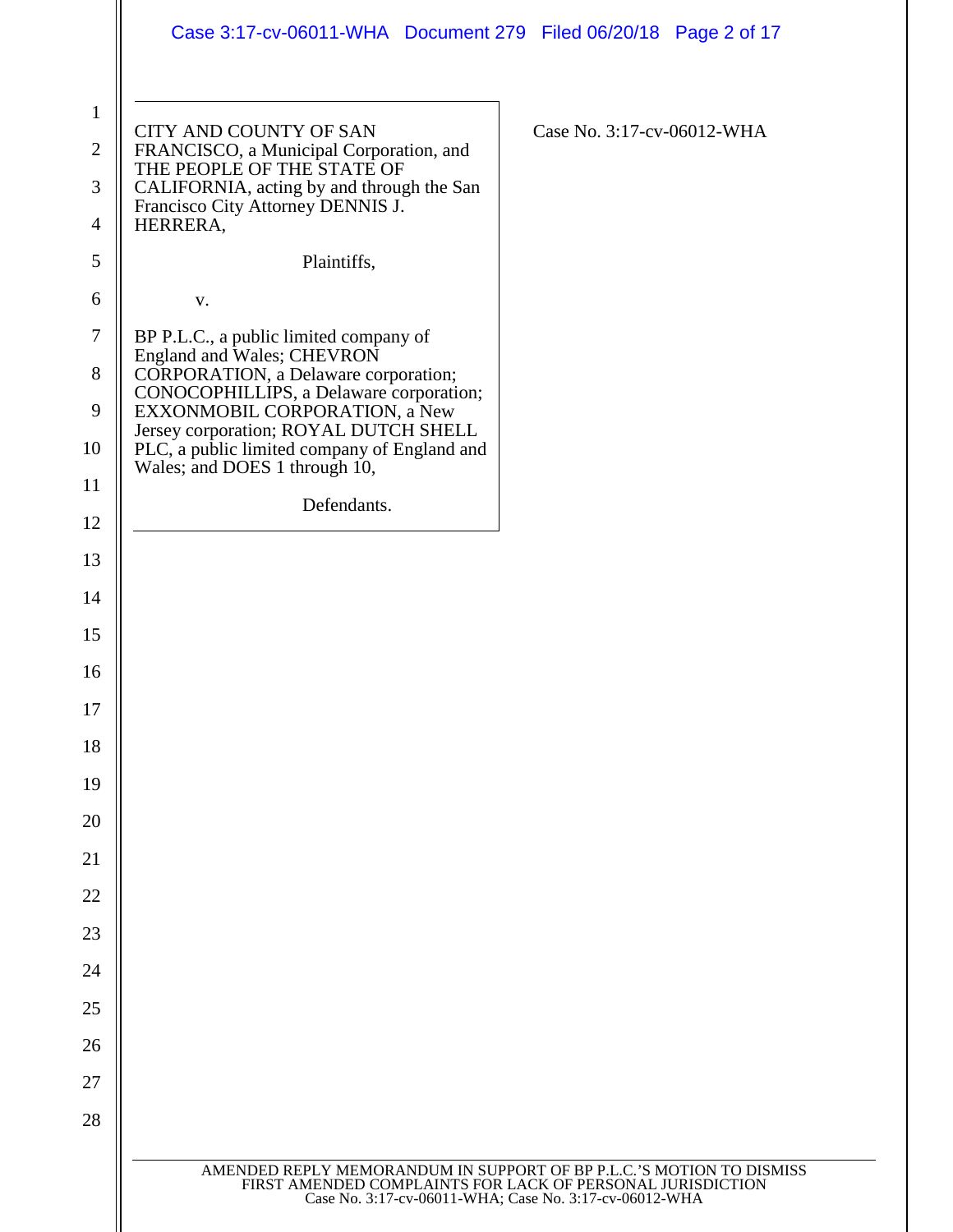|                | Case 3:17-cv-06011-WHA  Document 279  Filed 06/20/18  Page 3 of 17 |                                                                                                                                                                                              |  |
|----------------|--------------------------------------------------------------------|----------------------------------------------------------------------------------------------------------------------------------------------------------------------------------------------|--|
| 1              | <b>TABLE OF CONTENTS</b>                                           |                                                                                                                                                                                              |  |
| 2              |                                                                    | <b>Page</b>                                                                                                                                                                                  |  |
| 3              |                                                                    |                                                                                                                                                                                              |  |
| $\overline{4}$ | I.<br>THE NINTH CIRCUIT'S "BUT FOR" TEST REQUIRES THE CITIES TO    |                                                                                                                                                                                              |  |
| 5              | A.                                                                 | The Controlling Cases Unanimously Require Classic But-For Causation 3                                                                                                                        |  |
| 6              | <b>B.</b>                                                          | None Of The Cities' Authorities Exercises Or Approves Of Exercising                                                                                                                          |  |
| 7              |                                                                    | Specific Jurisdiction Upon A Lesser Showing Than But-For Causation 4                                                                                                                         |  |
| 8<br>9         | $\mathcal{C}$ .                                                    | The Cities May Not Loosen The Constitutionally Mandated Standard For<br>Specific Jurisdiction-But-For Causation-By Conflating It With Broader                                                |  |
| 10             | THE CITIES HAVE NOT MET THEIR BURDEN TO SHOW BUT-FOR<br>II.        |                                                                                                                                                                                              |  |
| 11             | EXERCISING JURISDICTION OVER BP P.L.C. WOULD BE<br>III.            |                                                                                                                                                                                              |  |
| 12             |                                                                    |                                                                                                                                                                                              |  |
| 13             |                                                                    |                                                                                                                                                                                              |  |
| 14             |                                                                    |                                                                                                                                                                                              |  |
| 15             |                                                                    |                                                                                                                                                                                              |  |
| 16             |                                                                    |                                                                                                                                                                                              |  |
| 17             |                                                                    |                                                                                                                                                                                              |  |
| 18             |                                                                    |                                                                                                                                                                                              |  |
| 19             |                                                                    |                                                                                                                                                                                              |  |
| 20             |                                                                    |                                                                                                                                                                                              |  |
| 21<br>22       |                                                                    |                                                                                                                                                                                              |  |
| 23             |                                                                    |                                                                                                                                                                                              |  |
| 24             |                                                                    |                                                                                                                                                                                              |  |
| 25             |                                                                    |                                                                                                                                                                                              |  |
| 26             |                                                                    |                                                                                                                                                                                              |  |
| 27             |                                                                    |                                                                                                                                                                                              |  |
| 28             |                                                                    |                                                                                                                                                                                              |  |
|                |                                                                    | $-1 -$                                                                                                                                                                                       |  |
|                |                                                                    | AMENDED REPLY MEMORANDUM IN SUPPORT OF BP P.L.C.'S MOTION TO DISMISS<br>FIRST AMENDED COMPLAINTS FOR LACK OF PERSONAL JURISDICTION<br>Case No. 3:17-cv-06011-WHA; Case No. 3:17-cv-06012-WHA |  |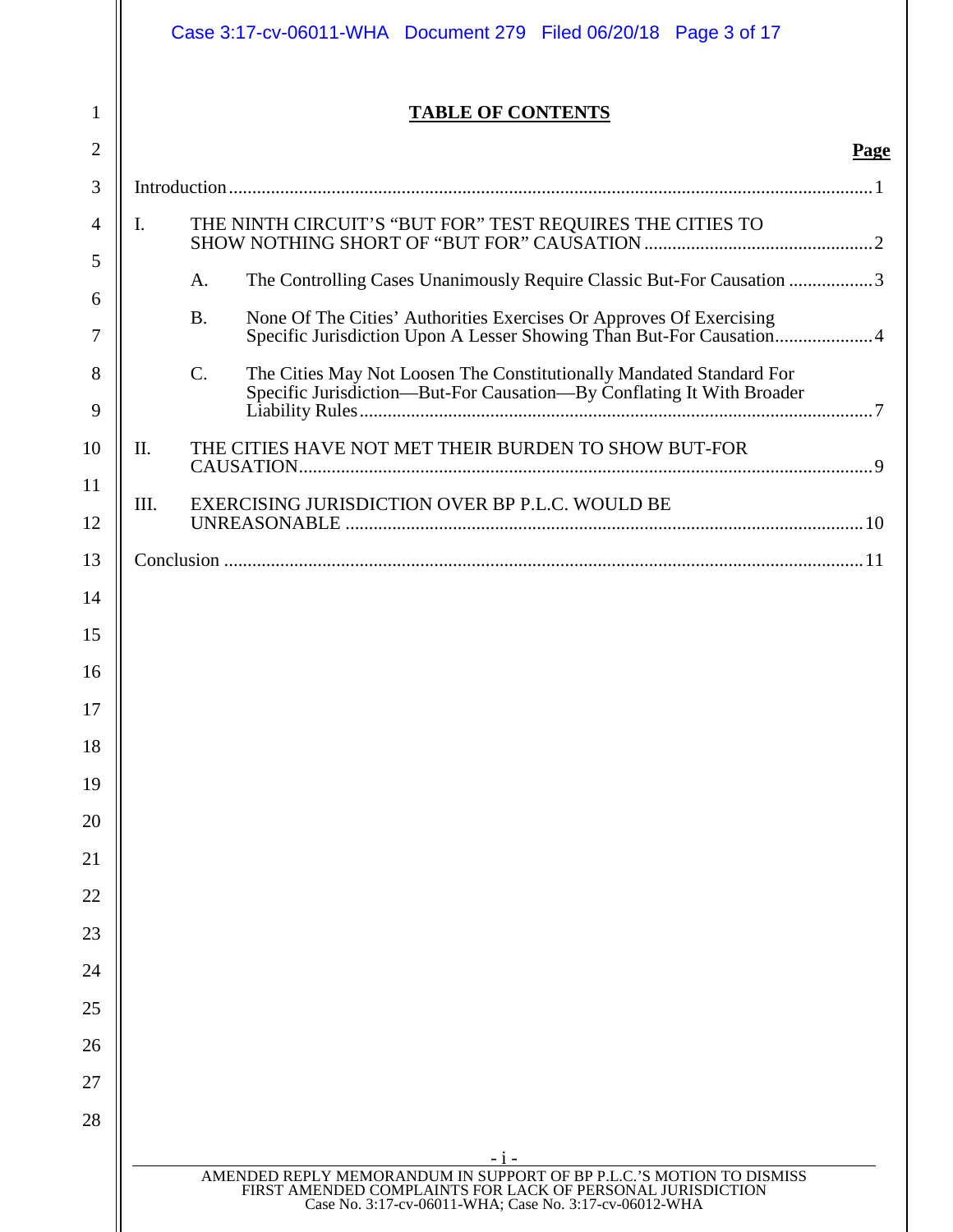|                | Case 3:17-cv-06011-WHA Document 279 Filed 06/20/18 Page 4 of 17                                                      |  |  |
|----------------|----------------------------------------------------------------------------------------------------------------------|--|--|
| $\mathbf{1}$   |                                                                                                                      |  |  |
| $\overline{2}$ | <b>TABLE OF AUTHORITIES</b>                                                                                          |  |  |
| 3              | Page(s)                                                                                                              |  |  |
| $\overline{4}$ | <b>Cases</b>                                                                                                         |  |  |
| $\mathfrak{S}$ | AT & T Co. v. Compagnie Bruxelles Lambert,                                                                           |  |  |
| 6              |                                                                                                                      |  |  |
| 7              | Ballard v. Savage,                                                                                                   |  |  |
| 8              |                                                                                                                      |  |  |
| 9              | Boim v. Holy Land Found. for Relief & Dev.,                                                                          |  |  |
| 10             | Brackett v. Hilton Hotels Corp.,                                                                                     |  |  |
| 11             |                                                                                                                      |  |  |
| 12             | Bristol-Myers Squibb Co. v. Superior Court,                                                                          |  |  |
| 13             | Corcoran v. CVS Health Corp.,                                                                                        |  |  |
| 14             |                                                                                                                      |  |  |
| 15<br>16       | Daimler AG v. Bauman,                                                                                                |  |  |
| 17             | Doe v. Am. Nat'l Red Cross,                                                                                          |  |  |
| 18             |                                                                                                                      |  |  |
| 19             | Doe v. Unocal Corp.,                                                                                                 |  |  |
| 20             | Dubose v. Bristol-Myers Squibb Co.,                                                                                  |  |  |
| 21             |                                                                                                                      |  |  |
| 22             | Fireman's Fund Insurance Co. v. National Bank of Cooperatives,                                                       |  |  |
| 23             | Hendricks v. New Video Channel Am., LLC,                                                                             |  |  |
| 24             |                                                                                                                      |  |  |
| 25             | In re Countrywide Fin. Corp. Mortg.-Backed Sec. Litig.,                                                              |  |  |
| 26             |                                                                                                                      |  |  |
| 27             | In re W. States Wholesale Nat. Gas Antitrust Litig.,                                                                 |  |  |
| 28             |                                                                                                                      |  |  |
|                | - ii -<br>AMENDED REPLY MEMORANDUM IN SUPPORT OF BP P.L.C.'S MOTION TO DISMISS                                       |  |  |
|                | FIRST AMENDED COMPLAINTS FOR LACK OF PERSONAL JURISDICTION<br>Case No. 3:17-cv-06011-WHA; Case No. 3:17-cv-06012-WHA |  |  |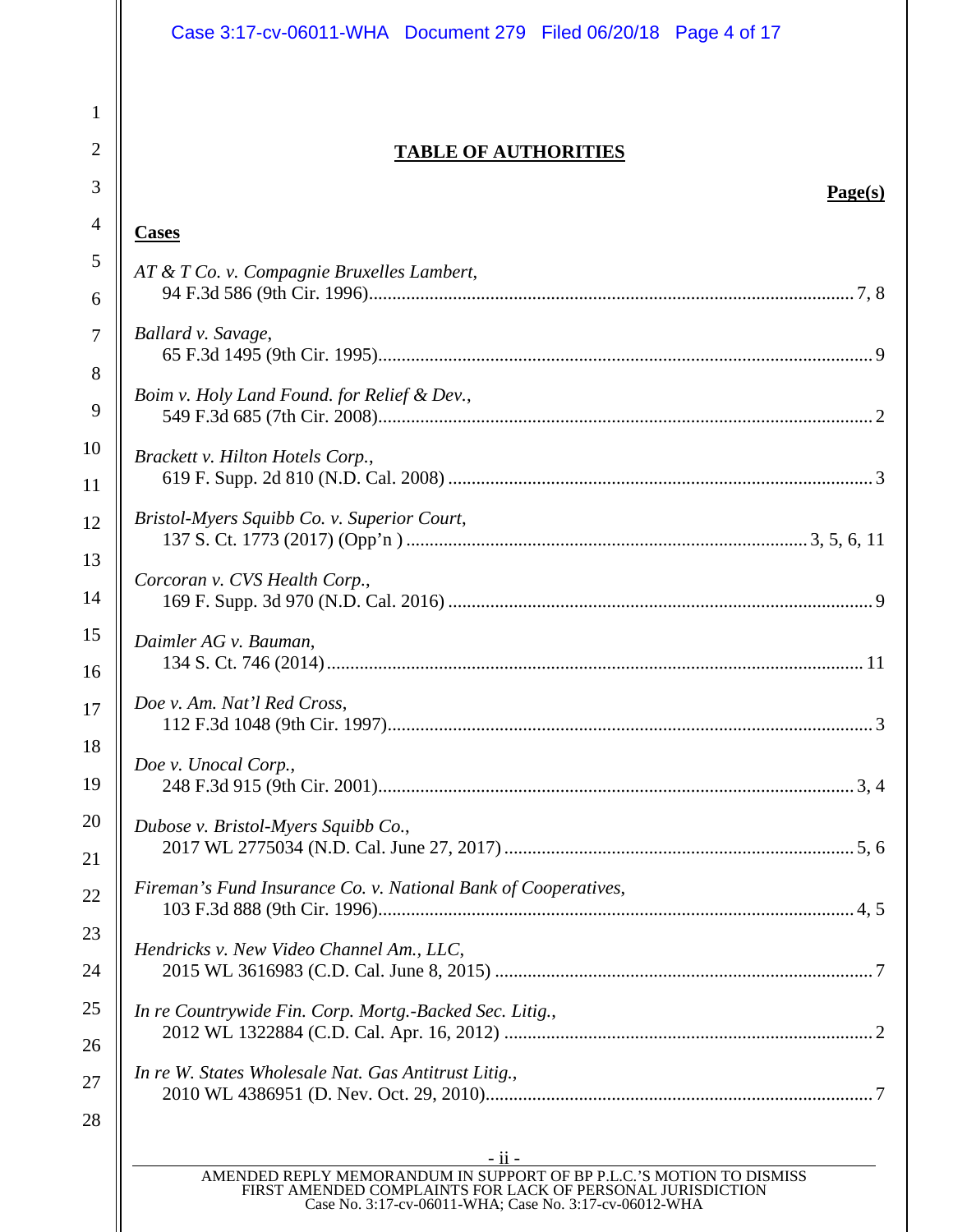# Case 3:17-cv-06011-WHA Document 279 Filed 06/20/18 Page 5 of 17

| 1              | In re Western States Wholesale Natural Gas Antitrust Litigation,                                                                                                                             |  |  |
|----------------|----------------------------------------------------------------------------------------------------------------------------------------------------------------------------------------------|--|--|
| $\overline{2}$ |                                                                                                                                                                                              |  |  |
| 3              | Keeton v. Hustler Magazine, Inc.,                                                                                                                                                            |  |  |
| $\overline{4}$ | Khasin v. R.C. Bigelow, Inc.,                                                                                                                                                                |  |  |
| 5              |                                                                                                                                                                                              |  |  |
| 6              | Langlois v. Deja Vu, Inc.,                                                                                                                                                                   |  |  |
| $\overline{7}$ |                                                                                                                                                                                              |  |  |
| 8              | Lockwood Co. v. Lawrence,                                                                                                                                                                    |  |  |
| 9              | Mavrix Photo, Inc. v. Brand Techs., Inc.,                                                                                                                                                    |  |  |
| 10             |                                                                                                                                                                                              |  |  |
| 11             | Myers v. Bennett Law Offices,                                                                                                                                                                |  |  |
| 12             |                                                                                                                                                                                              |  |  |
| 13             | Parnell Pharm., Inc. v. Parnell, Inc.,                                                                                                                                                       |  |  |
| 14             | People v. Gold Run Ditch & Mining Co.,                                                                                                                                                       |  |  |
| 15             |                                                                                                                                                                                              |  |  |
| 16             | Schwarzenegger v. Fred Martin Motor Co.,                                                                                                                                                     |  |  |
| 17             |                                                                                                                                                                                              |  |  |
| 18             | Sullivan v. Ford Motor Co.,                                                                                                                                                                  |  |  |
| 19             | United Techs. Corp. v. Mazer,                                                                                                                                                                |  |  |
| 20             |                                                                                                                                                                                              |  |  |
| 21             | Univ. of Tex. S.W. Med. Ctr. v. Nassar,                                                                                                                                                      |  |  |
| 22             | Wilden Pump & Engineering Co. v. Versa-Matic Tool Inc.,                                                                                                                                      |  |  |
| 23             |                                                                                                                                                                                              |  |  |
| 24             | Woodyear v. Schaefer,                                                                                                                                                                        |  |  |
| 25             |                                                                                                                                                                                              |  |  |
| 26             | <b>Other Authorities</b>                                                                                                                                                                     |  |  |
| 27             |                                                                                                                                                                                              |  |  |
| 28             |                                                                                                                                                                                              |  |  |
|                | <u>- iii - </u>                                                                                                                                                                              |  |  |
|                | AMENDED REPLY MEMORANDUM IN SUPPORT OF BP P.L.C.'S MOTION TO DISMISS<br>FIRST AMENDED COMPLAINTS FOR LACK OF PERSONAL JURISDICTION<br>Case No. 3:17-cv-06011-WHA; Case No. 3:17-cv-06012-WHA |  |  |
|                |                                                                                                                                                                                              |  |  |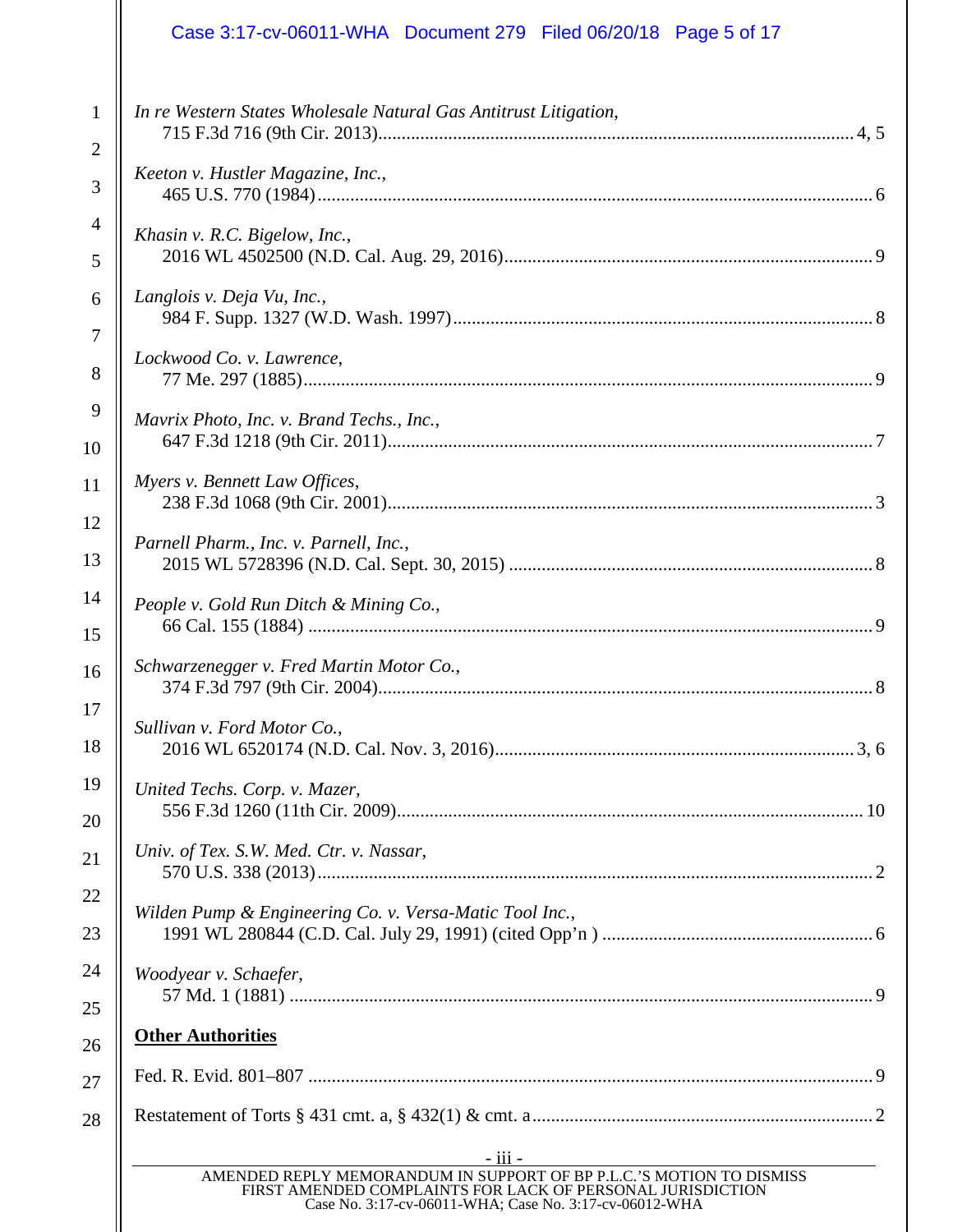## Case 3:17-cv-06011-WHA Document 279 Filed 06/20/18 Page 6 of 17

| $\mathbf{1}$   |                                                                                                                                                                                              |
|----------------|----------------------------------------------------------------------------------------------------------------------------------------------------------------------------------------------|
| $\sqrt{2}$     |                                                                                                                                                                                              |
| $\mathfrak 3$  |                                                                                                                                                                                              |
| $\overline{4}$ |                                                                                                                                                                                              |
| $\mathfrak{S}$ |                                                                                                                                                                                              |
| 6              |                                                                                                                                                                                              |
| $\tau$         |                                                                                                                                                                                              |
| $8\,$          |                                                                                                                                                                                              |
| 9              |                                                                                                                                                                                              |
| $10\,$         |                                                                                                                                                                                              |
| 11             |                                                                                                                                                                                              |
| 12             |                                                                                                                                                                                              |
| 13             |                                                                                                                                                                                              |
| 14             |                                                                                                                                                                                              |
| 15             |                                                                                                                                                                                              |
| 16             |                                                                                                                                                                                              |
| $17\,$         |                                                                                                                                                                                              |
| 18             |                                                                                                                                                                                              |
| 19             |                                                                                                                                                                                              |
| 20<br>21       |                                                                                                                                                                                              |
| 22             |                                                                                                                                                                                              |
| 23             |                                                                                                                                                                                              |
| 24             |                                                                                                                                                                                              |
| 25             |                                                                                                                                                                                              |
| 26             |                                                                                                                                                                                              |
| 27             |                                                                                                                                                                                              |
| 28             |                                                                                                                                                                                              |
|                | $-iv -$                                                                                                                                                                                      |
|                | AMENDED REPLY MEMORANDUM IN SUPPORT OF BP P.L.C.'S MOTION TO DISMISS<br>FIRST AMENDED COMPLAINTS FOR LACK OF PERSONAL JURISDICTION<br>Case No. 3:17-cv-06011-WHA; Case No. 3:17-cv-06012-WHA |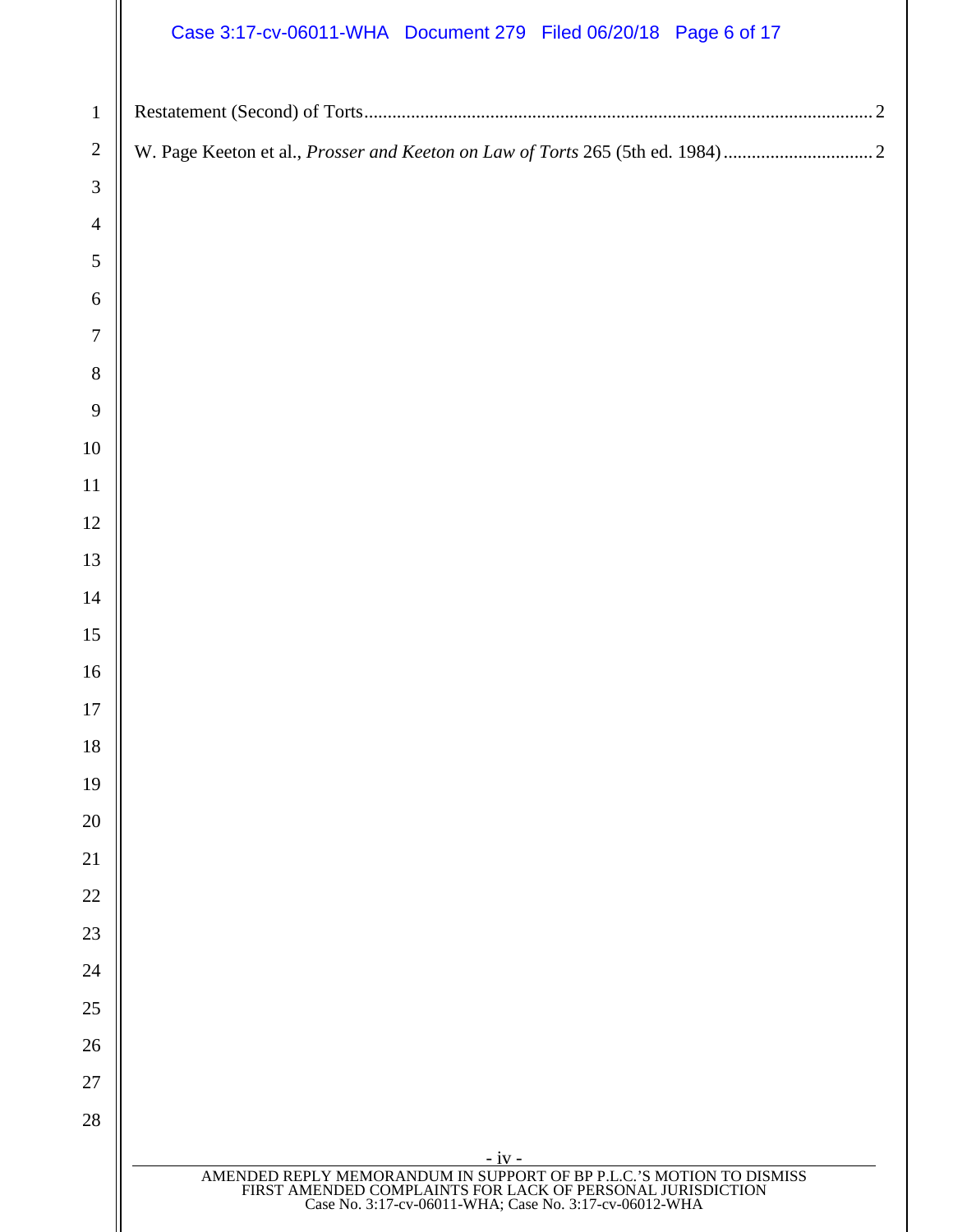#### <span id="page-6-0"></span>**Introduction**

This motion puts the Cities to their burden of making a prima facie showing that their claimed property harms would not have existed today if not for the allegedly tortious *in-forum* conduct of BP p.l.c. The amended complaints do not *plead* that required fact, and now the Cities present no evidence —*nothing*—to prove that fact. They present no evidence that BP p.l.c.'s attributed production of fossil fuels in or for the State of California or the United States as a whole was a *necessary* antecedent of the alleged sea-level rise injuries for which they now sue. This failure is fatal to the Cities' attempt to hail this UK parent into California to answer for its indirect subsidiaries' worldwide fossil fuel production.

The only purported causal fact that the Cities *do* proffer is not merely insufficient to meet their burden, but conclusively demonstrates that the necessary but-for connection between their claims and BP p.l.c.'s in-forum conduct does not exist. Specifically, the sole material the Cities offer is an article, itself inadmissible hearsay, that estimates that BP p.l.c.'s *worldwide* fossil fuel production throughout *all of recorded history* contributed "over 2 percent of total atmospheric greenhouse gases" from "industrial sources." (Opp'n at 6.) This stunning admission is as remarkable for what it *is* as for what it is *not*. It is *not*, first of all, relevant to the jurisdictional analysis required by this motion, since it reveals nothing (and purports to reveal nothing) about any contribution BP p.l.c.'s *tortious, in-forum* conduct made to the Cities' claimed injuries. As the Cities must admit, the two-percent estimate looks only at *worldwide* production, not production in the forum; reaches back to the Industrial Revolution, not production during the relevant time frame; and estimates only contributions to *emissions* (and only "industrial" emissions), not to global warming or sea-level rise. Thus, the Cities' only proffered material does not move the needle with respect to their burden of proof because of what it is *not* evidence that BP p.l.c.'s tortious in-forum conduct was *necessary* to their alleged injuries.

The admission is equally remarkable for what it necessarily implies: namely, that if the same "attribution science" methodology is applied only to *forum* production during the *shorter* time period covered by the Cities' claims (very generously, 1975 forward), BP p.l.c.'s attributed contribution to industrial greenhouse gas emissions is orders of magnitude less than the "all in" two-percent estimate. The Cities do not contest any of this. And of course, even this minuscule percentage would have to be diluted further if run through the Cities' theory for estimating contribution to *global warming* and *sea-*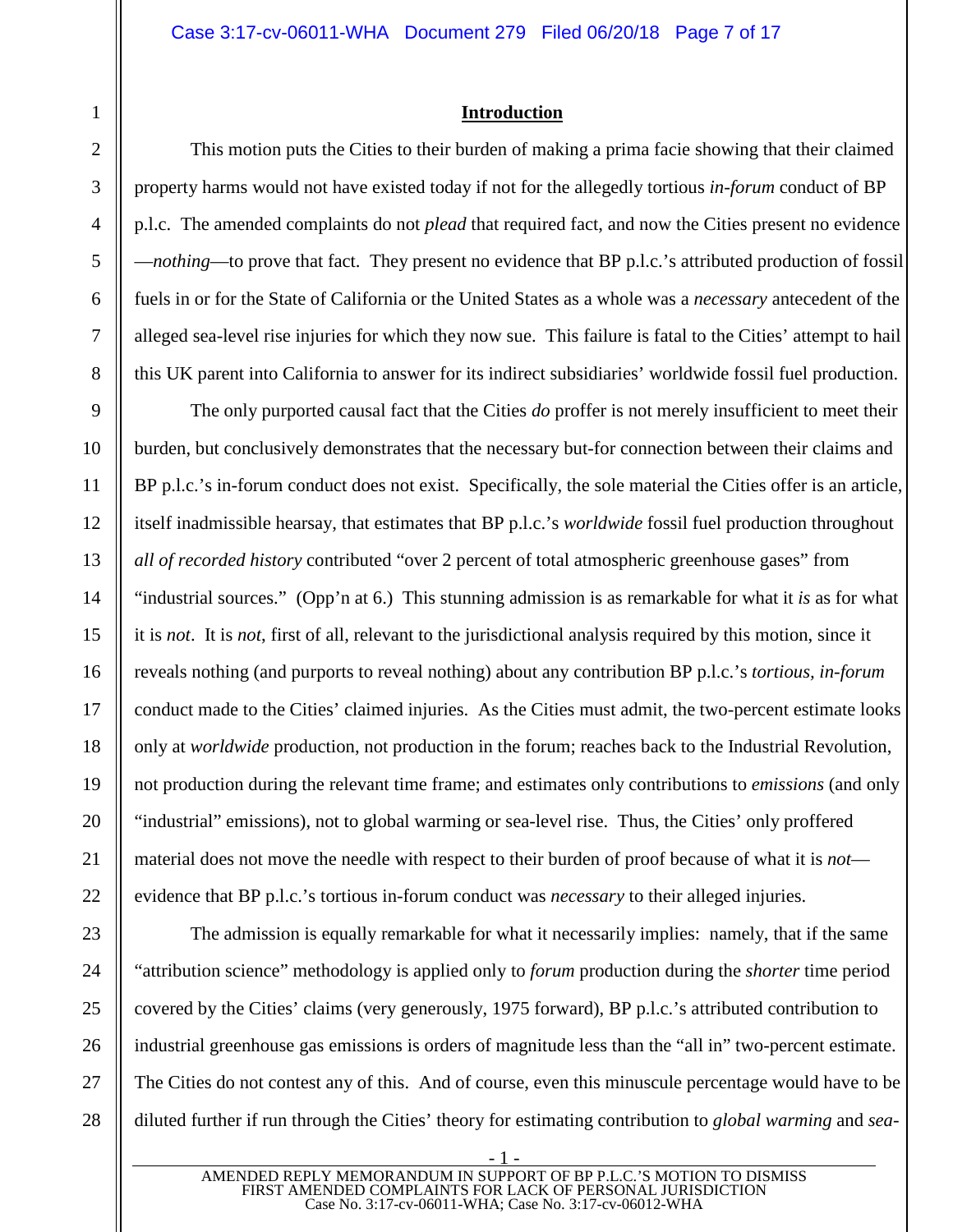#### Case 3:17-cv-06011-WHA Document 279 Filed 06/20/18 Page 8 of 17

*level rise.* More than a failure of proof compels granting this motion. The Cities' own admissions furnish every reason to believe that their claimed property harms would have appeared no different today without BP p.l.c.'s forum activities.

Wanting for evidence to link BP p.l.c.'s forum conduct with their claimed injuries, the Cities focus on rewriting the but-for requirement for specific jurisdiction. Most significantly, they argue that purportedly more generous substantive standards of nuisance *liability* should substitute for the but-for test. They cannot. The well-established but-for test is constitutionally mandated. Looser substantive nuisance liability rules may not lower that constitutional floor to expand specific jurisdiction. The Due Process Clause "is made of sterner stuff" than substantive liability rules. *In re Countrywide Fin. Corp. Mortg.-Backed Sec. Litig.*, 2012 WL 1322884, at \*9 (C.D. Cal. Apr. 16, 2012).

#### <span id="page-7-2"></span><span id="page-7-0"></span>**I. THE NINTH CIRCUIT'S "BUT FOR" TEST REQUIRES THE CITIES TO SHOW NOTHING SHORT OF "BUT FOR" CAUSATION**

<span id="page-7-5"></span><span id="page-7-4"></span><span id="page-7-3"></span>Every first-year student of Torts is taught what "but for" causation means: "this standard requires the plaintiff to show 'that the harm would not have occurred' in the absence of—that is, but for—the defendant's conduct." *Univ. of Tex. S.W. Med. Ctr. v. Nassar*, 570 U.S. 338, 346-47 (2013) (quoting Restatement of Torts § 431 cmt. a, § 432(1) & cmt. a). The Restatement (Second) of Torts, which makes but-for causation a generally required element of its substantial factor test, refers to a but-for cause as a "necessary antecedent" of harm; that is, conduct is *not* a but-for cause "if the harm would have been sustained even if the actor had not been negligent." § 432(1). In a case the Cities feature, Judge Posner similarly acknowledges that "[a] 'necessary condition' is another term for a 'but for' cause." *Boim v. Holy Land Found. for Relief & Dev.*, 549 F.3d 685, 695 (7th Cir. 2008). The Supreme Court called it "textbook tort law that an action 'is not regarded as a cause of an event if the particular event would have occurred without it.'" *Univ. of Tex. S.W. Med. Ctr.*, 570 U.S. at 347 (quoting W. Page Keeton et al., *Prosser and Keeton on Law of Torts* 265 (5th ed. 1984)).

<span id="page-7-6"></span><span id="page-7-1"></span>Against this apparently universal understanding, the Cities claim the Ninth Circuit chose to name its specific jurisdiction causation standard a "but for" test when in reality it meant that any de minimis connection between forum conduct and harm can be enough. It cannot be.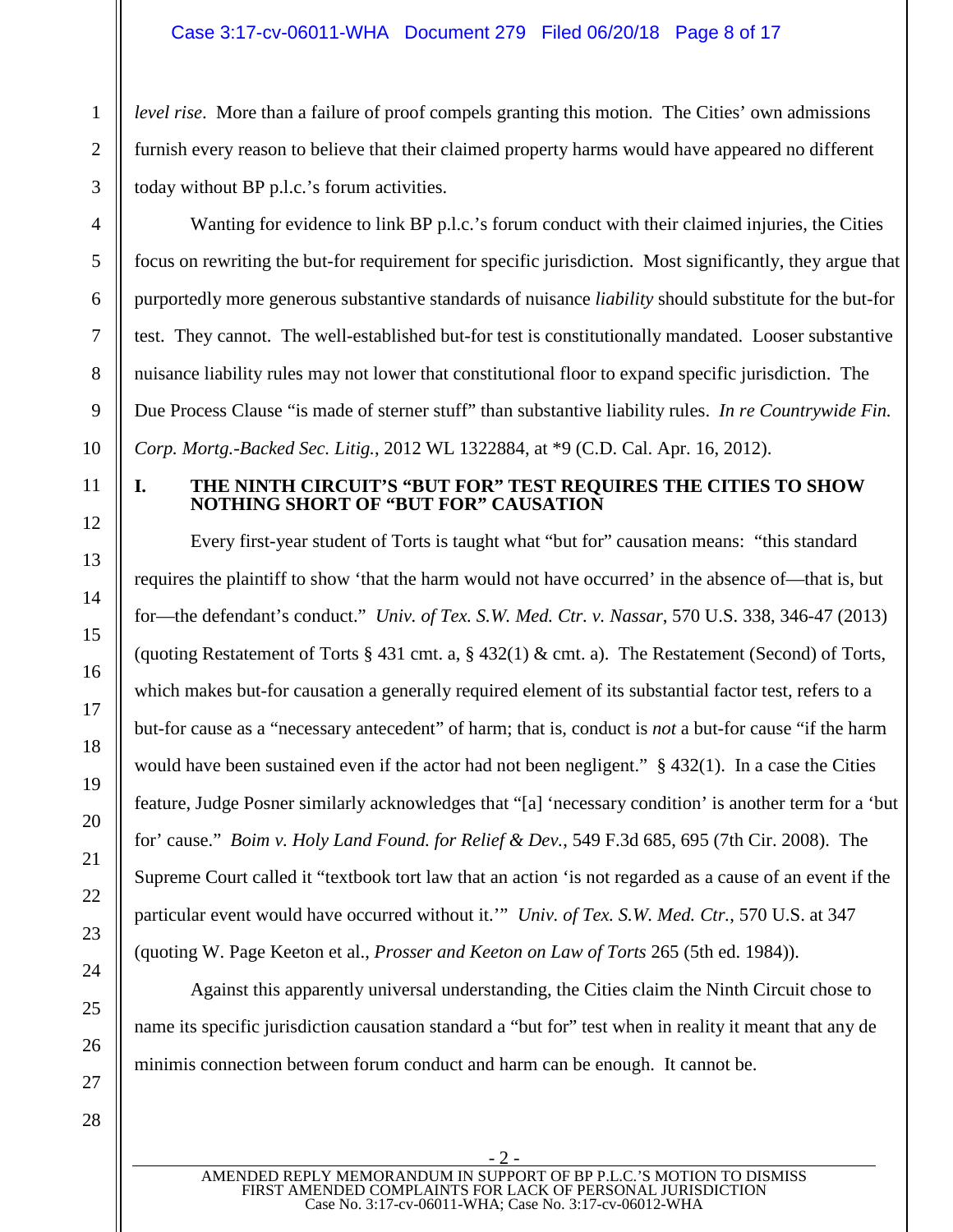#### <span id="page-8-4"></span><span id="page-8-3"></span><span id="page-8-0"></span>**A. The Controlling Cases Unanimously Require Classic But-For Causation**

In both their articulation of the but-for test and how they apply the test to specific facts, cases from this Circuit uniformly require plaintiffs to demonstrate classic but-for causation. The phrasing of the mandate could not be clearer: a plaintiff must show that she "would not have sustained her injury, 'but for' [the defendant]'s alleged misconduct." *Doe v. Am. Nat'l Red Cross*, 112 F.3d 1048, 1051-52 (9th Cir. 1997); *accord Doe v. Unocal Corp.*, 248 F.3d 915, 924 (9th Cir. 2001) ("but for" test asks "whether plaintiffs' claims would have arisen but for [the defendant]'s contacts with California"); *Myers v. Bennett Law Offices*, 238 F.3d 1068, 1075 (9th Cir. 2001) ("Plaintiffs must show that they would not have suffered an injury 'but for' [the defendant]'s forum related conduct."). This Court described the test in identical terms: a "plaintiff must demonstrate that she would not have been injured but for defendants' conduct directed toward her in the forum." *Brackett v. Hilton Hotels Corp.*, 619 F. Supp. 2d 810, 818 (N.D. Cal. 2008).

<span id="page-8-5"></span><span id="page-8-1"></span>The Cities do not forthrightly address the *causation* holdings of these and other controlling cases discussed in the motion. Rather, their backhanded discussion of these cases aims to confuse by focusing on irrelevant distinctions in the nature and extent of the defendant's forum activities (that is, evidence pertaining to the *purposeful availment* prong). For example, the Cities dismiss *Doe v. American National Red Cross* as a case in which the defendant did not "engage[] in affirmative conduct" in the forum; and they claim *Doe v. Unocal Corp.* is "inapposite" because the joint venture agreement there "was not negotiated or executed in California." (Opp'n at 15-16 (also fleetingly discussing *Sullivan*, *Terracom*, and *Brackett*).) But each of these cases includes a key holding that confirms that the but-for test for specific jurisdiction embraces the long-established meaning of but-for cause. The Cities simply ignore these holdings in the hope the Court will ignore them too.

<span id="page-8-6"></span>Similarly, the Cities muster barely a sentence on the Supreme Court's eleven-month-old exposition of the causal link required for specific jurisdiction, *Bristol-Myers Squibb Co. v. Superior Court*, 137 S. Ct. 1773 (2017) (Opp'n at 15), which ignores the case's key holding: that the plaintiffs had not established specific jurisdiction over BMS in California because all of that extensive in-state business activity was not what gave rise to their injuries and claims. *Id.* at 1781 (finding no "adequate link between the State and the nonresidents' claims"). *Bristol-Myers Squibb Co.* is thus entirely in

1

<span id="page-8-2"></span>- 3 -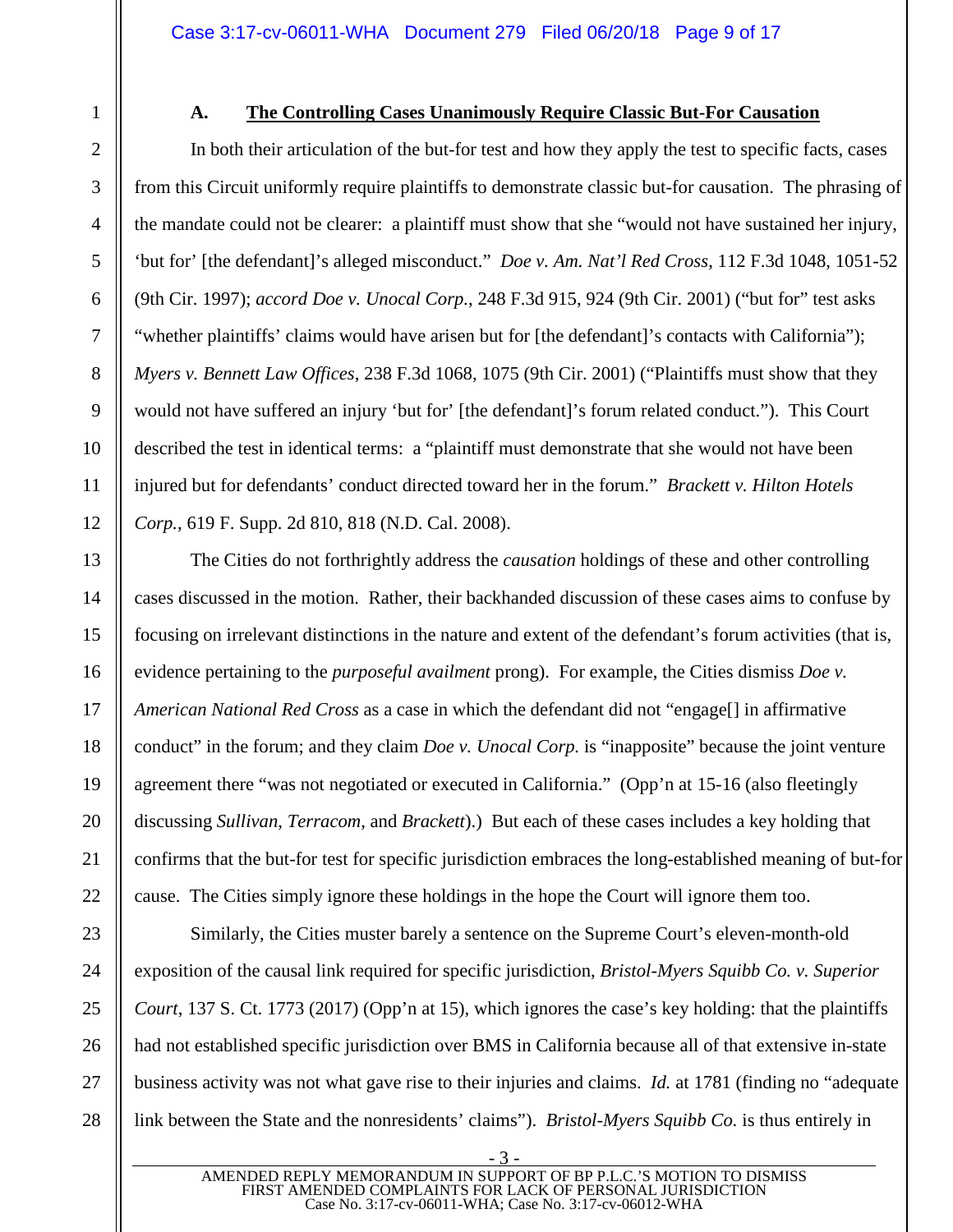accord with Ninth Circuit case law requiring traditional but-for causation for specific jurisdiction.<sup>[1](#page-9-4)</sup>

#### <span id="page-9-0"></span>**B. None Of The Cities' Authorities Exercises Or Approves Of Exercising Specific Jurisdiction Upon A Lesser Showing Than But-For Causation**

In the face of this consistent Ninth Circuit case law establishing that the but-for test requires a showing of traditional but-for causation, the Cities cling to language from a few cases to the effect that the test is satisfied by "a direct nexus" between the defendant's forum contacts and the cause of action. (Opp'n at 9:10-12  $\&$  n.30.) They also contend that defamation and IP infringement decisions "demonstrate that personal jurisdiction exists where a large and harmful course of conduct extends into the forum state." (Opp'n at 11.) The Cities overstate the holdings of these cases and ignore the critical distinction between all of them and this case: in all of the Cities' cases, unlike here, the defendant's *forum conduct* was shown to be a but-for cause of the plaintiff's *forum injury*. Thus, none of the cases relaxes or dilutes the Ninth Circuit's test of traditional but-for causation.

<span id="page-9-3"></span>The Cities incant "direct nexus" instead of "but for" to imply that they may satisfy the "arises out of or relates to" prong of specific jurisdiction through a lesser showing than but-for causation. The cases they cite that use the phrase do not dilute the but-for test at all, however; in fact, they all recite and apply the but-for test in circumstances where but-for causation clearly existed. In *In re Western States Wholesale Natural Gas Antitrust Litigation*, 715 F.3d 716 (9th Cir. 2013), for example, the plaintiffs alleged that natural gas traders had conspired to inflate prices by manipulating price indices in the forum, which "resulted in the plaintiffs paying inflated prices for natural gas" in the forum that were higher "than they otherwise would have paid if the defendants' conspiracy had not existed." *Id.* at 742-43  $\&$  n.23. Their showing plainly met the but-for cause test, which the court recognized and applied. *Id.* at 742. The Cities also cite *Fireman's Fund Insurance Co. v. National Bank of Cooperatives*, 103 F.3d 888 (9th Cir. 1996), for their "direct nexus" rule. There, liability insurers sought a declaratory judgment that they were not liable to the defendant for an arbitration award the

<span id="page-9-4"></span><span id="page-9-2"></span><span id="page-9-1"></span><sup>&</sup>lt;sup>1</sup> The Cities slay a strawman by repeatedly claiming BP p.l.c. would put them to the task of showing that its California activities "by themselves cause[d] *all* of the Plaintiffs' injuries." (Opp'n at 9:13-14; *id.* at 1:7-8.) That is not what the motion argued or the but-for test requires. The test requires the Cities to prove that BP p.l.c.'s imputed California contacts were a *necessary* antecedent of the claimed sea-level rise injuries, not the *sole* cause. *See Doe v. Unocal Corp.*, 248 F.3d at 925 (test fails where California contacts were "not necessary to" the plaintiffs' injuries). As shown in the motion and below, the Cities have not made any such showing.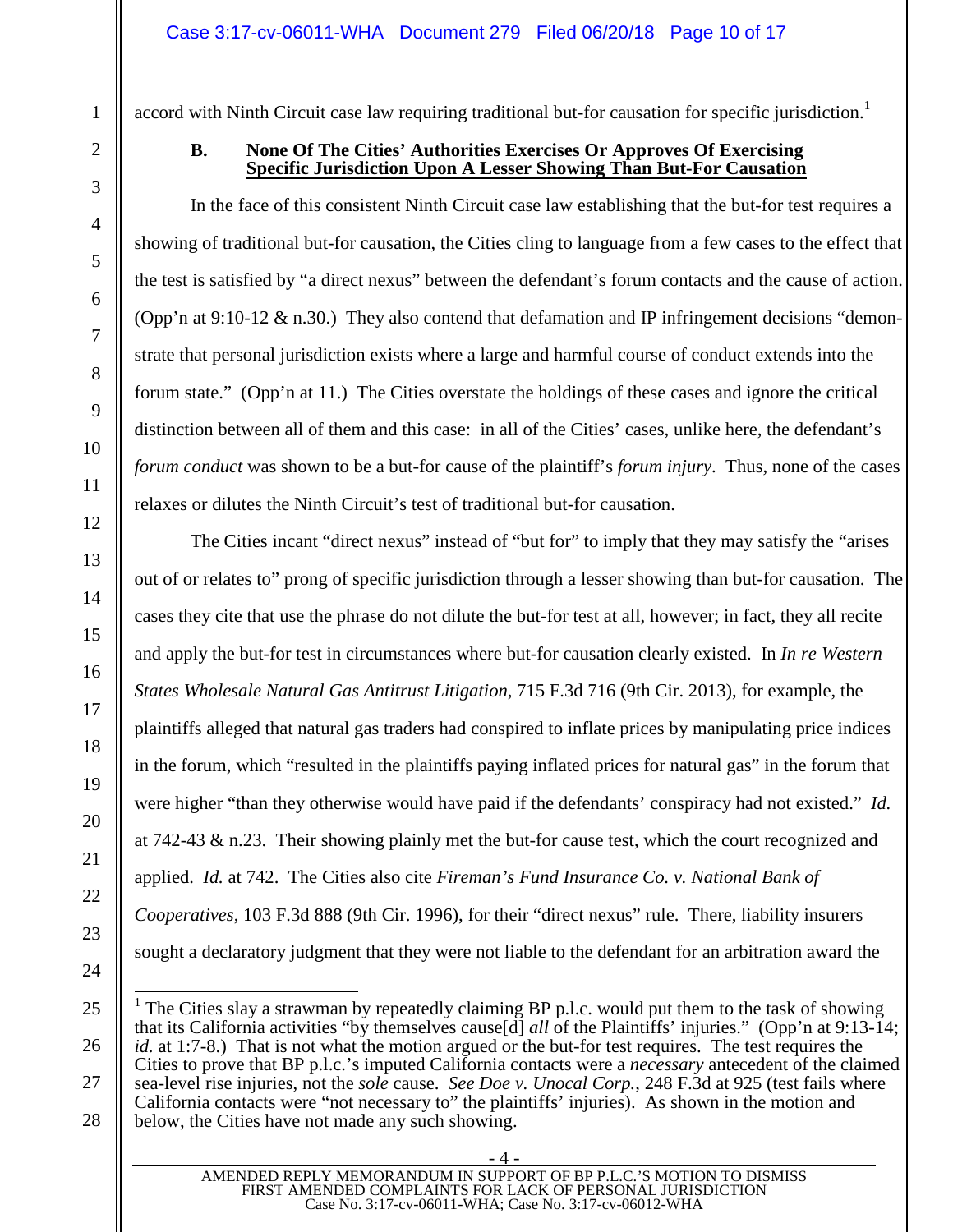#### <span id="page-10-3"></span><span id="page-10-2"></span>Case 3:17-cv-06011-WHA Document 279 Filed 06/20/18 Page 11 of 17

defendant had obtained in California against their California insured under a contract that included an agreement to arbitrate in California. *Id.* at 891-92. As in *Western States*, the but-for test was applied and easily satisfied, because, as the court observed, "[a]bsent [the defendant]'s California-related activities, the insurers would have no reason to pursue declaratory relief." *Id.* at 894. These cases thus confirm that, far from loosening the but-for test, the "direct nexus" required for specific jurisdiction *is* a but-for cause.

<span id="page-10-1"></span>Nor do the Cities' cases involving "a large and harmful course of conduct" (Opp'n at 11) relieve them of their burden to show that BP p.l.c.'s *forum conduct* was a necessary antecedent of their claimed harm. The Cities call *Dubose v. Bristol-Myers Squibb Co.*, 2017 WL 2775034 (N.D. Cal. June 27, 2017), a case that "make[s] clear that the defendant's forum-based activities need not cause the entire harm" when the defendant's conduct is "spread across many jurisdictions." (Opp'n at 10.) This characterization of *Dubose* is puzzling, because the defendants' California conduct in that case was, and was found to be, a but-for cause of the plaintiff's injury. Specifically, the plaintiff alleged that BMS and AstraZeneca had performed inadequate clinical trials for their Saxagliptin drugs, and that "nearly every pivotal clinical trial necessary for NDA approval [of the drugs] involved studying of the . . . drugs throughout the State of California." 2017 WL 2775034, at \*4. The plaintiff showed that "but for the[se] pre-NDA development" activities in California, "the drugs would not have been sold and marketed . . . nor ingested by Plaintiff," and the plaintiff would not have been injured. *Id.* Based on this showing, Judge Tigar ruled that the plaintiff had met her burden under the but-for test because her "injuries would not have occurred but for [the defendants'] contacts with California because the Saxagliptin clinical trials conducted here were part of the unbroken chain of events leading to Plaintiff's alleged injury." *Id.* at \*3. In short, even if not the *sole* link in the causal chain (because clinical trials for the drugs at issue occurred in many states), the defendants' *California* clinical trials were a necessary antecedent of the plaintiff's injuries. *Id.*

<span id="page-10-0"></span>The Cities are thus mistaken in suggesting *Dubose* dispenses with the requirement to show that the defendant's *California* activities were a but-for cause of the plaintiff's claimed injuries when they are part of a larger course of conduct spread across many jurisdictions. (Opp'n at 10-11.) Indeed, that suggestion runs afoul of the Supreme Court's holding in *Bristol-Myers Squibb Co.* and Judge Tigar's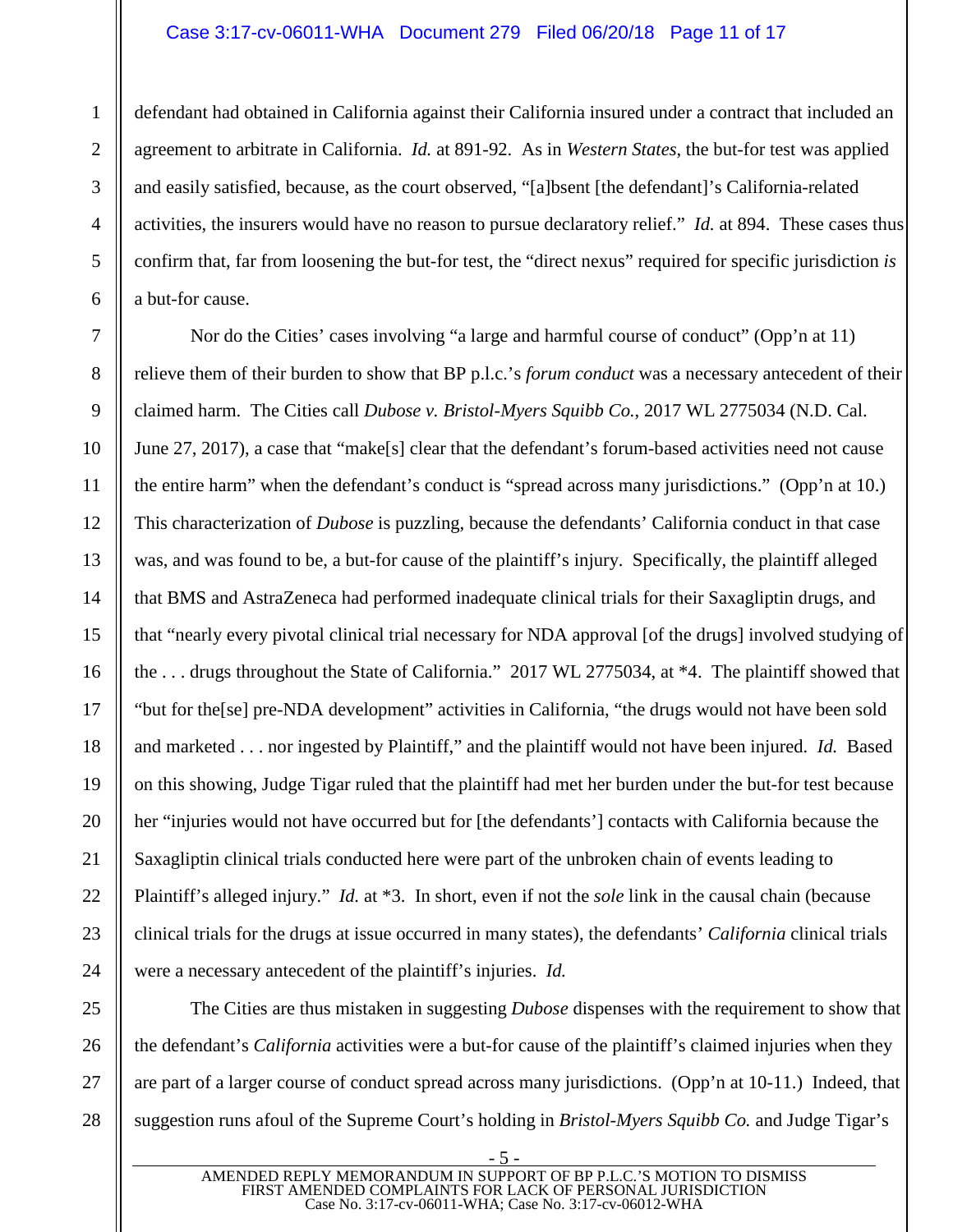<span id="page-11-3"></span><span id="page-11-1"></span>ruling in *Sullivan v. Ford Motor Co.*, 2016 WL 6520174 (N.D. Cal. Nov. 3, 2016). All three cases involve "nationwide injurious conduct" (Opp'n at 11), with the critical distinction being that only the *Dubose* plaintiff showed her injuries would not have arisen but for the defendant's conduct *in the forum* (California)—a showing the Cities have failed to make here.

<span id="page-11-2"></span>The plaintiffs in the defamation and IP infringement cases the Cities rely on (*id.* at 9-11) likewise carried their burden under the but-for test because they showed that, despite similar conduct in other states, the defendants' *in-forum conduct* caused them *in-forum injuries* that gave rise to discrete causes of action that would not have arisen but for that in-forum conduct. In *Keeton v. Hustler Magazine, Inc.*, 465 U.S. 770 (1984), for example, the plaintiff showed she suffered reputational damage in New Hampshire (the forum state) that was caused by the defendant's circulation of libelous magazines in New Hampshire. *Id.* at 776-77. Because the tort of libel "occur[s] wherever the offending material is circulated," and "each communication of the same defamatory matter" gives rise to a "separate and distinct" cause of action, the plaintiff's New Hampshire injuries and causes of action would not have arisen but for the defendant's circulations of libelous material that state.<sup>[2](#page-11-5)</sup> *Id.* at 774 n.3, 777. The but-for test is accordingly met for those causes of action even though the defendant circulated more libelous magazines and caused greater harm outside New Hampshire.

<span id="page-11-4"></span>The Cities' intellectual property cases fit the same mold: infringing acts within the forum state caused discrete injury and gave rise to discrete causes of action that met the but-for test in their own right, regardless of any other infringing acts occurring outside the forum state. In *Wilden Pump & Engineering Co. v. Versa-Matic Tool Inc.*, 1991 WL 280844 (C.D. Cal. July 29, 1991) (cited Opp'n at 10-11), for example, each sale by the defendant into California of a pump that infringed the plaintiff's patent caused a discrete injury and gave rise to a discrete claim for patent infringement. *Id.* at \*3-4. Those sales supported specific jurisdiction in California even though the defendant sold far more infringing pumps in other states. *Id.* at \*4. While the court expressed its view that the but-for test is ill-suited for cases involving multiple discrete injuries, the case is in fact "a straightforward application

26 27

28

1

 $\mathfrak{D}$ 

3

4

5

6

7

8

9

10

11

12

13

14

15

16

17

18

19

20

21

22

23

24

25

<span id="page-11-5"></span><span id="page-11-0"></span><sup>2</sup> The Supreme Court distinguished *Keeton* in *Bristol-Myers Squibb Co.* on the same basis—that is, that the plaintiff in *Keeton* had shown an adequate "connection" between the defendant's conduct in New Hampshire and damage "caused within the State." 137 S. Ct. at 1782.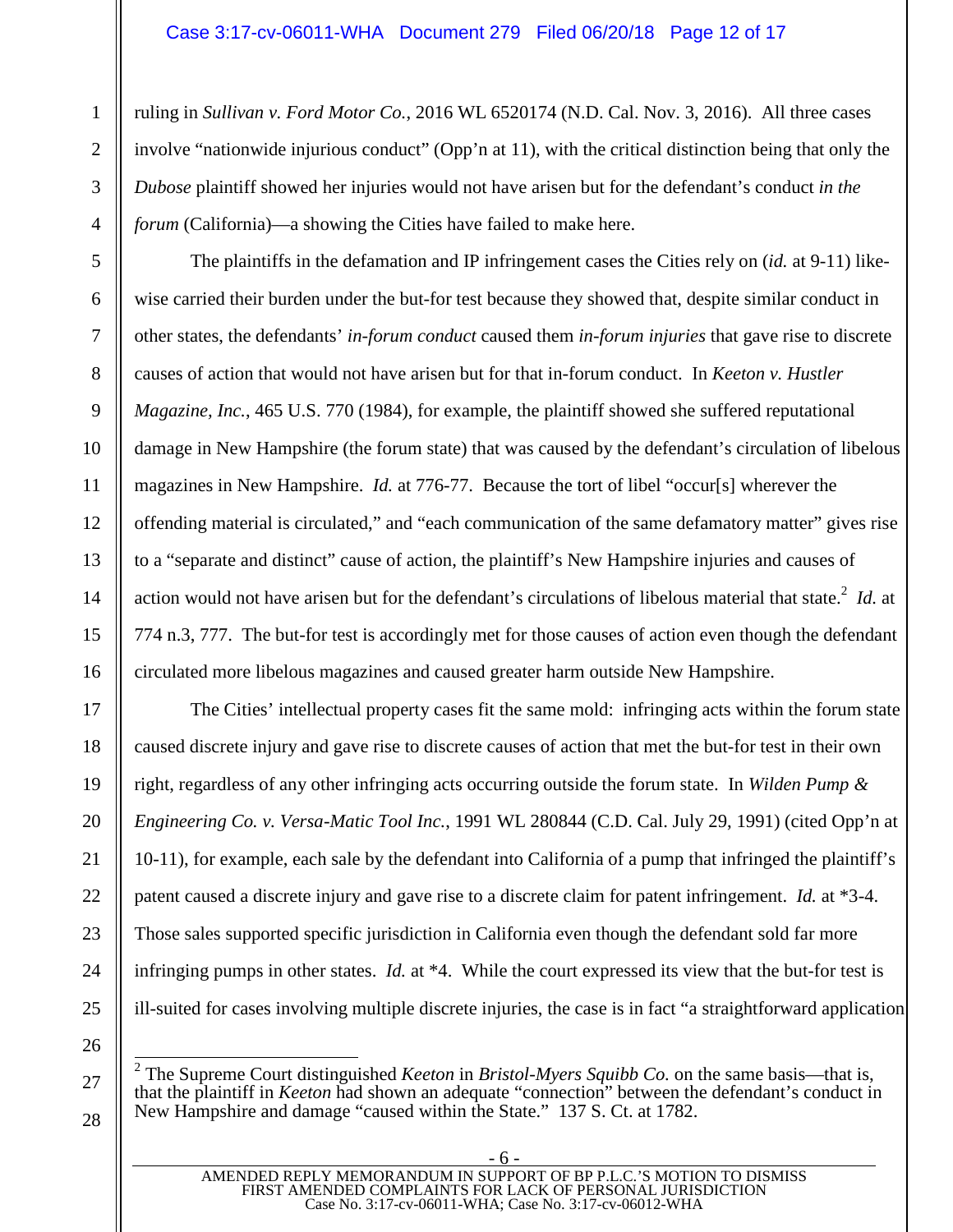#### <span id="page-12-4"></span><span id="page-12-3"></span>Case 3:17-cv-06011-WHA Document 279 Filed 06/20/18 Page 13 of 17

<span id="page-12-2"></span>of the 'but for' test" because "but for the [defendant's] sales to California distributors, the plaintiff's claim as to each act of infringement related to those sales would not have arisen." *In re W. States Wholesale Nat. Gas Antitrust Litig.*, 2010 WL 4386951, at \*3 (D. Nev. Oct. 29, 2010). The copyright infringement cases the Cities cite likewise involve infringement claims that would not have arisen but for the defendant's forum activities. *See Hendricks v. New Video Channel Am., LLC*, 2015 WL 3616983, at \*6-7 (C.D. Cal. June 8, 2015) (defendant's conduct in California of promoting and coordinating distribution of an infringing work harmed the plaintiff's copyright in California); *Mavrix Photo, Inc. v. Brand Techs., Inc.*, 647 F.3d 1218, 1222, 1228-29 (9th Cir. 2011) (defendant's unauthorized posting of plaintiff's copyrighted photos on defendant's Web site, which was accessed by California individuals and aided the defendant's sales of California-targeted advertising, injured the plaintiff in California).

Unlike the defamation and infringement plaintiffs in these cases, who claimed each wrongful act in the forum caused separate and discrete injuries in the forum and gave rise to discrete causes of action, the Cities here do not contend that each act of producing or promoting fossil fuels, or even each defendant, caused them a separate and distinct injury. Rather, they contend that all greenhouse gas emissions from all sources *anywhere in the world* caused them a single "indivisible injury." (Opp'n at 12:15-16; FAC ¶ 140.) It is this claimed injury the Cities must show would not have arisen but for BP p.l.c.'s forum activities. They have not made that showing, as discussed in the motion and herein.

#### <span id="page-12-0"></span>**C. The Cities May Not Loosen The Constitutionally Mandated Standard For Specific Jurisdiction—But-For Causation—By Conflating It With Broader Liability Rules**

Unable to find a single governing case in which the court exercised specific jurisdiction on a showing of less than but-for causation, the Cities turn tail on jurisdiction case law to seek refuge in substantive rules of *liability* that they say apply more generous causation standards. Broad liability rules, however, cannot operate to lower the constitutional floor defined by the but-for test.

<span id="page-12-1"></span>The Cities are not the first to use broad standards of substantive liability to try to pry open the due process limitations on personal jurisdiction. In response to those efforts, the Ninth Circuit has squarely held that because "[p]ersonal jurisdiction has constitutional dimensions," a plaintiff "may not use liability as a substitute for personal jurisdiction." *AT & T Co. v. Compagnie Bruxelles Lambert*, 94

1

 $\mathfrak{D}$ 

3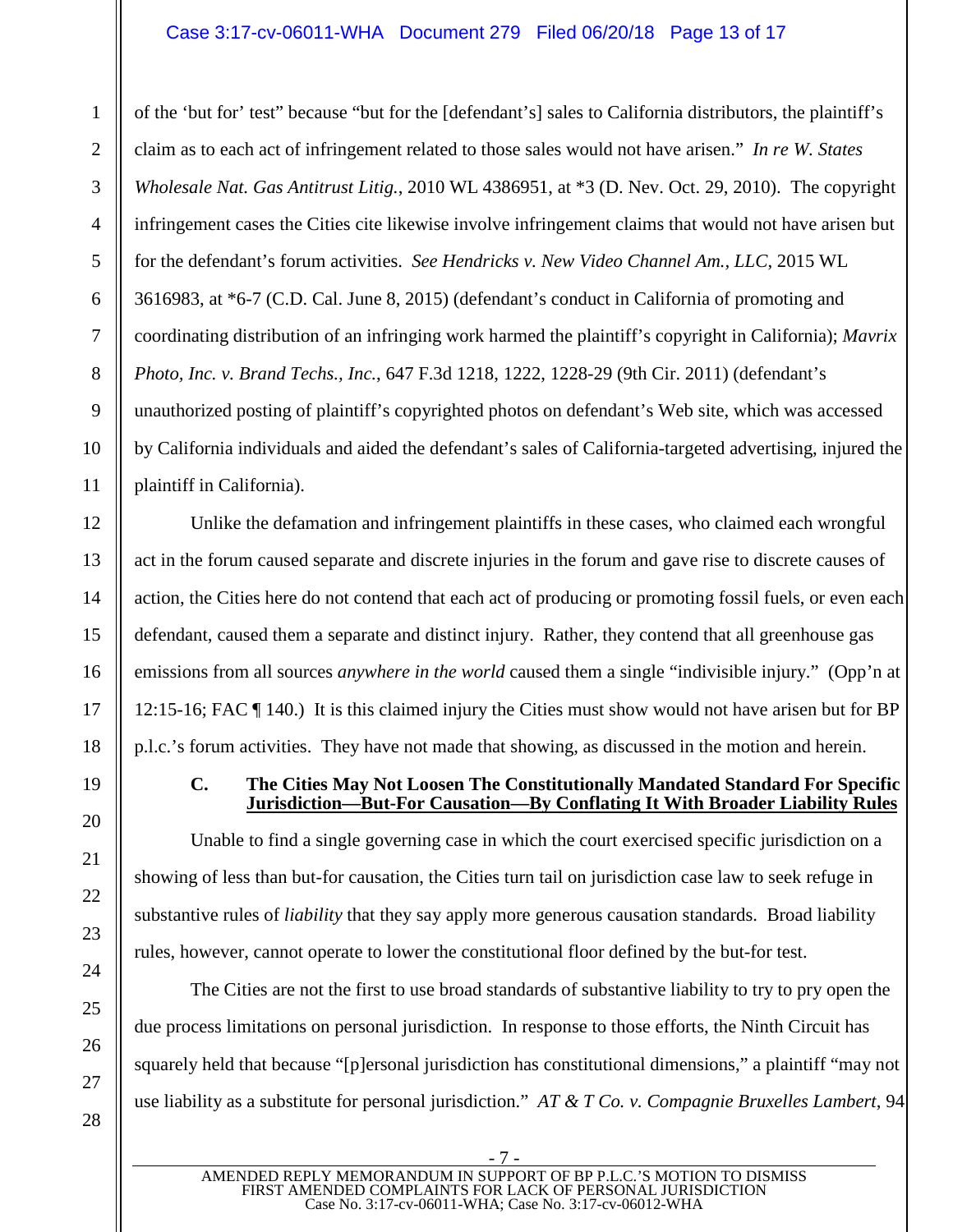<span id="page-13-2"></span><span id="page-13-1"></span>F.3d 586, 590-91 (9th Cir. 1996); *accord Parnell Pharm., Inc. v. Parnell, Inc.*, 2015 WL 5728396, at \*4 (N.D. Cal. Sept. 30, 2015) (plaintiffs' arguments that "pertain[ed] to liability, not personal jurisdiction . . . . will not be considered for this [personal jurisdiction] analysis"); *Langlois v. Deja Vu, Inc.*, 984 F. Supp. 1327, 1334 (W.D. Wash. 1997) (substantive rules that "paint as broad a liability stroke as possible" do not expand personal jurisdiction when they "knock[] heads with the United States Constitution"; the "individuals subject to liability" under such rules are "still only . . . amenable to suit in the jurisdiction where it would be 'fair' to call them into court").

<span id="page-13-0"></span>Due process' supremacy over policy-driven liability rules is illustrated by *AT & T Co.* There, the plaintiff argued that jurisdiction over a foreign parent corporation was "logically satisfied" by the CERCLA rule that makes a parent substantively liable for environmental contamination caused by its subsidiary, in this case in California. 94 F.3d at 590-91 & n.8. The court rejected this logic, reasoning that "liability is not be conflated with amenability to suit in a particular forum." *Id.* at 591. Personal jurisdiction requirements do not flex to accommodate CERCLA's broad liability provisions, the court explained, even if they might "allow<sup>[]</sup> a parent corporation to avoid liability, and thus undercut<sup>[]</sup> CERCLA's sweeping purpose" to make responsible parties bear the costs of cleaning up contaminated sites. *Id.* In sum, because "[p]ersonal jurisdiction has constitutional dimensions," CERCLA's policy goals "cannot override the due process clause, the source of protection for non-resident[s]." *Id.*

The Cities ignore this settled line of cases and invite the Court to "use liability as a substitute for personal jurisdiction," *id.* at 590-91, by conflating the but-for test of jurisdiction with assertedly laxer causation standards for nuisance liability. They do this in their lengthy discussion of what they say is a "well-established causal standard applicable in multiple tortfeasor [nuisance] cases." (Opp'n at 12-15.) The Court should disregard these arguments "pertain[ing] to liability, not personal jurisdiction," *Parnell*, 2015 WL 5728396, at \*4, as a thinly veiled attempt to water down due process protections with tort liability rulings that are animated by perceived policy goals. Indeed, the Cities' reference to purported rules of liability that they say can shift the burden to a defendant in special circumstances (Opp'n at 12:18 & n.44) directly contradicts the Ninth Circuit's mandate that the *plaintiff* bears the burden of satisfying the but-for test. *E.g.*, *Schwarzenegger v. Fred Martin Motor Co.*, 374 F.3d 797, 802 (9th Cir. 2004).

<span id="page-13-3"></span>- 8 - AMENDED REPLY MEMORANDUM IN SUPPORT OF BP P.L.C.'S MOTION TO DISMISS FIRST AMENDED COMPLAINTS FOR LACK OF PERSONAL JURISDICTION Case No. 3:17-cv-06011-WHA; Case No. 3:17-cv-06012-WHA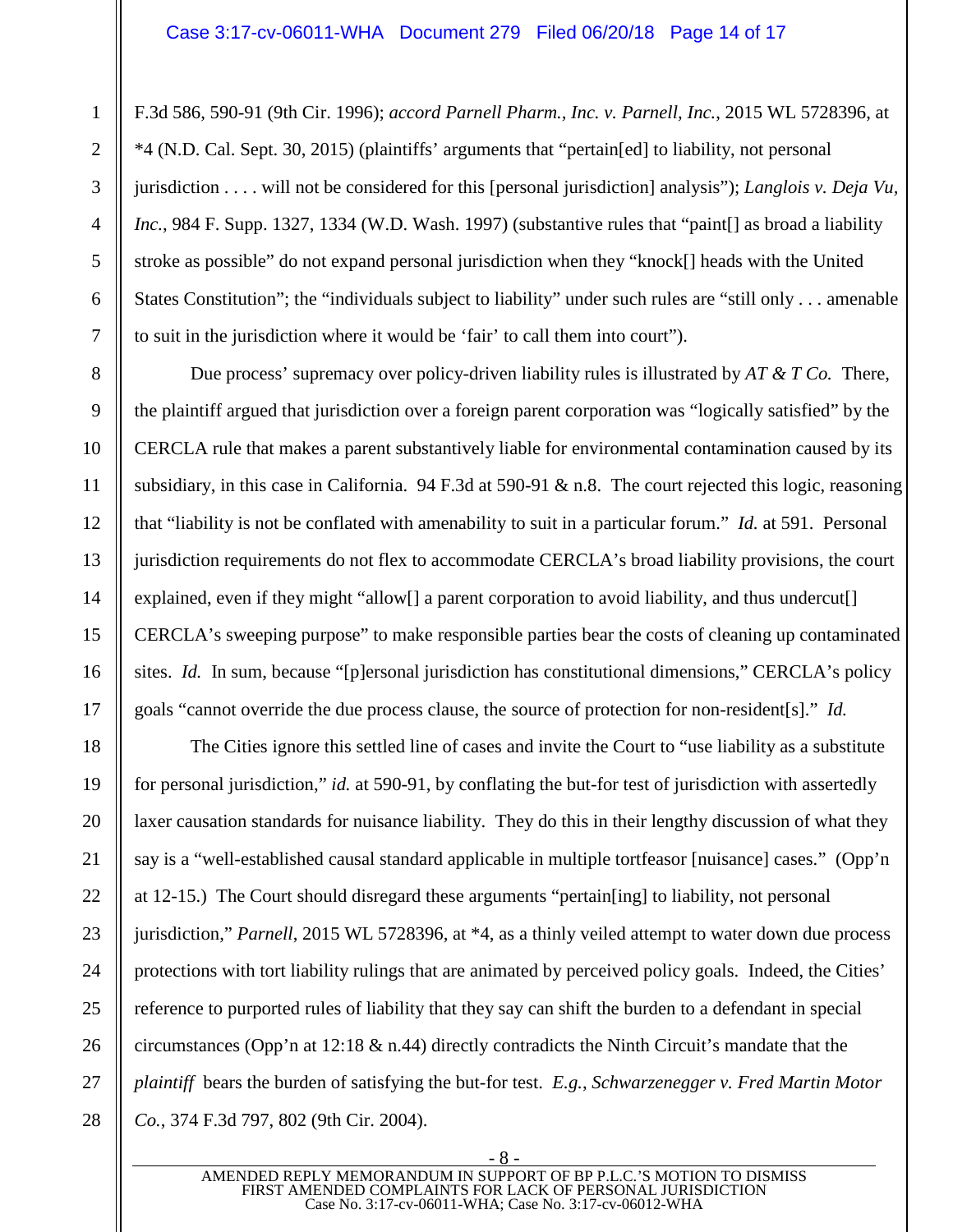#### Case 3:17-cv-06011-WHA Document 279 Filed 06/20/18 Page 15 of 17

Most of the liability cases the Cities cite do not even apply a but-for causation test, and would accordingly dilute the due process protections of personal jurisdiction. In particular, the Cities advance a liability rule that anyone whose conduct "contributes" to a nuisance can be liable even when "the defendant's conduct by itself would not have caused the harm," and even if there are "a great many contributors." (Opp'n at 12-13.) The Cities cite three century-old water pollution cases as the origins of the claimed rule (*id.* at 13 & n.45 (citing *People v. Gold Run Ditch & Mining Co.*, 66 Cal. 155 (1884); *Woodyear v. Schaefer*, 57 Md. 1 (1881); *Lockwood Co. v. Lawrence*, 77 Me. 297 (1885))), and go on to cite later—all out-of-Circuit—cases they say follow the rule (*id.* at 13-14 & nn.46-52).

<span id="page-14-6"></span><span id="page-14-5"></span><span id="page-14-4"></span>To the extent these liability cases involve causation in any form, they do not involve, apply, or define but-for causation. In any event, there is no need for the Court to settle which *liability* causation standard may apply to the Cities' claims, because the Ninth Circuit has already spoken on the standard that governs this motion.

## <span id="page-14-0"></span>**II. THE CITIES HAVE NOT MET THEIR BURDEN TO SHOW BUT-FOR CAUSATION**

The motion pointed out that the Cities "have not alleged, either factually or even in conclusory terms, that BP p.l.c.'s California or U.S. activities are a but-for cause of the 'global warming-induced sea level rise' they say is damaging their coastlines." (Mot. at 16.) The Cities do not disagree. Yet in their opposition, they still do not present any evidence to establish this essential jurisdictional fact.

<span id="page-14-2"></span>They were required to do so. A plaintiff must "make[] a '*prima facie*' showing [of required jurisdictional facts] by producing admissible evidence which, if believed, would be sufficient to establish the existence of personal jurisdiction." *Corcoran v. CVS Health Corp.*, 169 F. Supp. 3d 970, 979 (N.D. Cal. 2016) (citing *Ballard v. Savage*, 65 F.3d 1495, 1498 (9th Cir. 1995)). Here, the Cities have not merely presented evidence that is insufficient; they have presented *no* evidence, period.

<span id="page-14-1"></span>The 2014 article by Richard Heede is the only material the Cities have submitted, purportedly to show that BP p.l.c. "contributed" to their claimed injuries. The article is not evidence, however; it is inadmissible hearsay and ineffective to meet the Cities' burden.<sup>[3](#page-14-8)</sup> See Khasin v. R.C. Bigelow, Inc.,

<span id="page-14-7"></span><span id="page-14-3"></span>Case No. 3:17-cv-06011-WHA; Case No. 3:17-cv-06012-WHA

<span id="page-14-8"></span> $3$  The Cities could have submitted a declaration from Heede to support his methodology and data, but elected not to. It makes no difference that Heede's article is peer-reviewed. Hearsay rules do not turn on whether an out-of-court statement is reviewed by the speaker's colleagues. Fed. R. Evid. 801–807.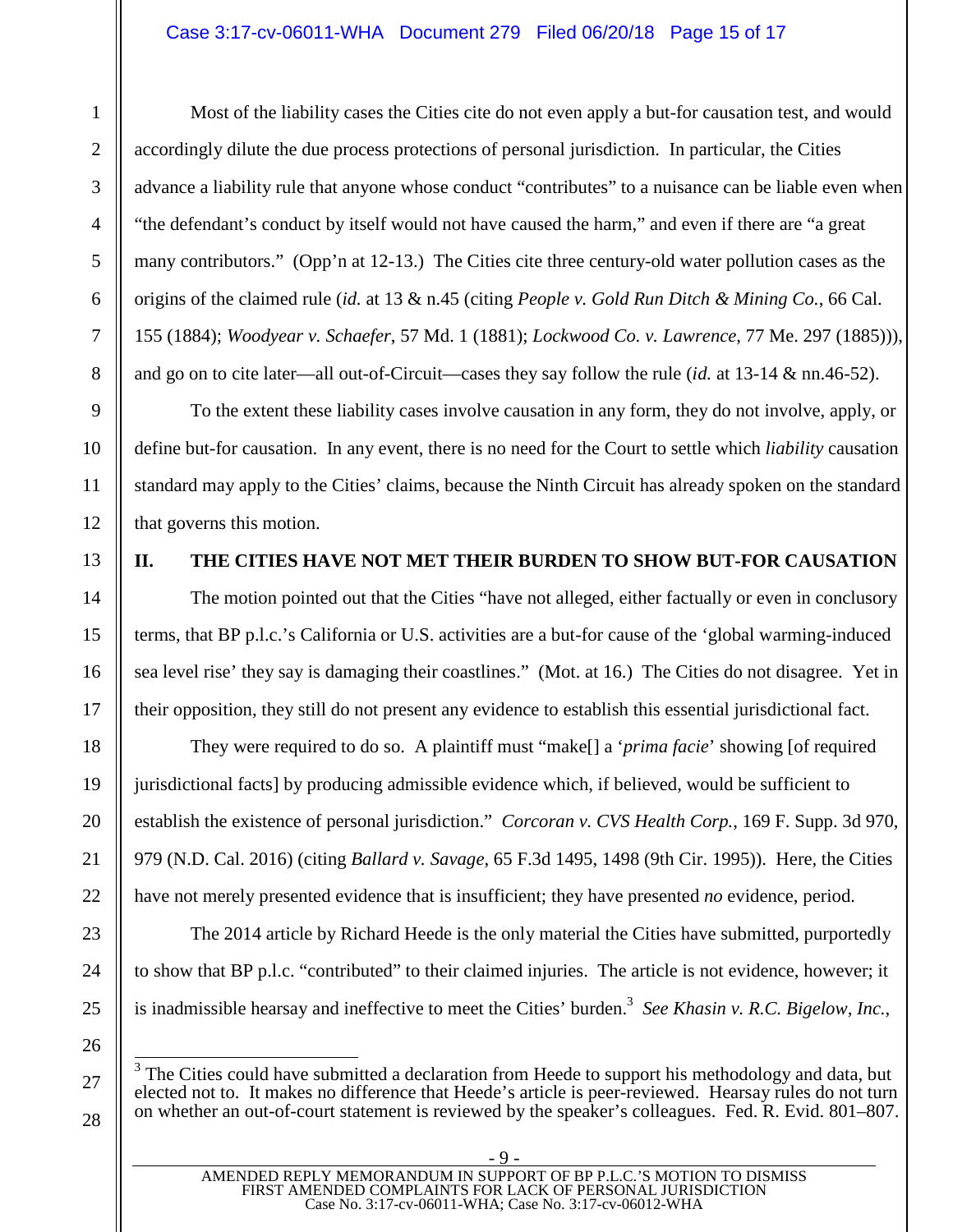<span id="page-15-1"></span>2016 WL 4502500, at \*3 (N.D. Cal. Aug. 29, 2016) (citation to scientific article in summary judgment opposition constituted inadmissible hearsay). For this reason alone, the Court can and should grant this motion because the Cities have not made a prima facie showing of but-for causation. *See United Techs. Corp. v. Mazer*, 556 F.3d 1260, 1278-80 (11th Cir. 2009) (affirming dismissal where plaintiff failed to proffer admissible evidence in opposition to personal jurisdiction motion and instead relied on inadmissible hearsay in report).

And even if Heede's hearsay were evidence, it would be utterly deficient to carry the Cities' burden to show that BP p.l.c.'s California or U.S. activities were *necessary* to their claimed injury. The Cities cite the article solely to "show" that BP p.l.c. "is responsible for over 2 percent [2.47%, per the article] of total atmospheric greenhouse gases . . . from industrial sources" *worldwide* since the Industrial Revolution. (Opp'n at 6.) The Cities do not even contend that this contribution satisfies the but-for test. Nor could they. If two percent is BP p.l.c.'s contribution to *worldwide* industrial emissions for all of recorded *history*, it necessarily follows from the Cities' allegations that BP p.l.c.'s purported (i) in-forum, (ii) 1975-present, (iii) tortious contribution would be a tiny sliver of that two percent, which in turn must be further reduced for plaintiffs' attribution theory about sea-level rise. The Cities present no evidence, moreover, to show that if BP p.l.c. had reduced or halted its indirect subsidiaries' limited production activities in California or the United States as a whole, other suppliers would not have replaced that production, worldwide emissions would have decreased, and global warming and sea-level rise would have been curtailed. Durable demand for fossil fuels suggests that scenariois implausible. Thus, even without tailoring<sup>4</sup> Heede's two-percent estimate to appropriately count only emissions from in-forum, "tortious" production, the Cities have not shown that BP p.l.c.'s imputed California or U.S. production was a necessary antecedent of their claimed harm.

### <span id="page-15-0"></span>**III. EXERCISING JURISDICTION OVER BP P.L.C. WOULD BE UNREASONABLE**

The Cities' breezy treatment of the "reasonableness" factors (Opp'n at 18-20) fails to address the compelling reasons why exercising jurisdiction over BP p.l.c. here would be uniquely unfair, as the

1

 $\mathfrak{D}$ 

<span id="page-15-2"></span><sup>&</sup>lt;sup>4</sup> The Cities do not dispute that Heede's estimate is not limited in place or time, or that an appropriate jurisdictional analysis would assess only the impact of BP p.l.c.'s *forum* conduct during the relevant *time period*.